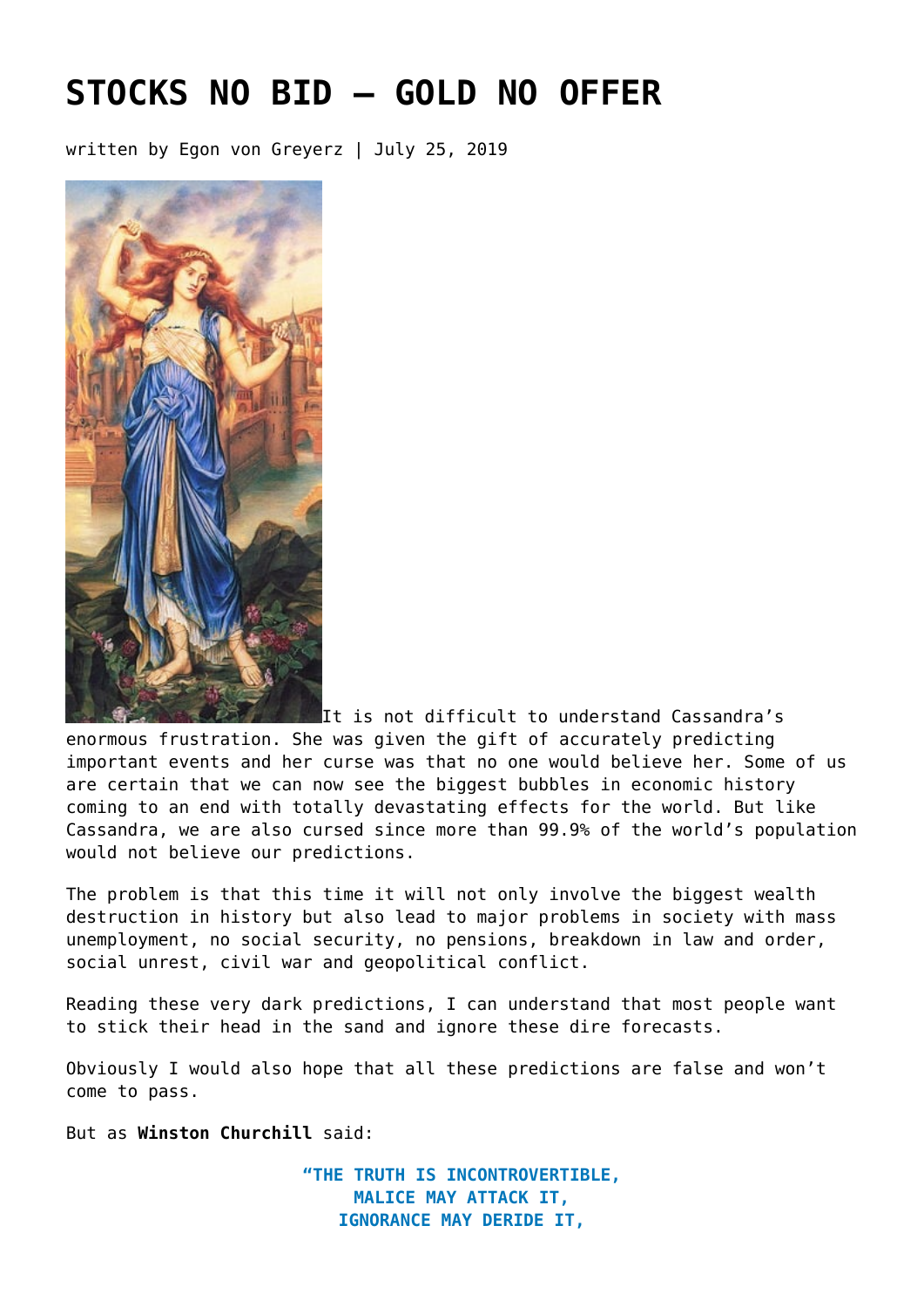#### **BUT IN THE END THERE IT IS"**

The problem is of course that the truth will often only be known after the event.

[I wrote about Cassandra](https://goldswitzerland.com/cassandra-central-banks-and-gold/) back in June 2017 and have over a very long period tried to warn anyone who is willing to listen about the risks and the events that will affect us all. We are obviously not alone in worrying about the magnitude of the problems in the world. Virtually everyone following KWN has similar views so here we are talking to a converted audience. But even when we speak to family, friends, business friends etc, we are met with the same degree of scepticism.

This is of course understandable since we are facing an event that occurs once a generation or once every hundred years. And the magnitude this time might even be a multi century cycle.



**When the secular bull market turns down, the world will experience unprecedented market behaviour as asset bubbles burst. Investors will find that there are no buyers at any price. And for gold, there will be no sellers at any price:**

> **Stocks – No bid Bonds – No bid Derivatives – No bid Gold – No offer**

#### **STOCK COLLAPSE**

What this means is that at some point during the down turn, stocks will fall precipitously with no buyers to be seen. Computer trading programmes accounting for 70-80% of volumes will issue massive sell orders and the price will just drop into a black hole since there will be no bid. The general investment public will naturally panic and sell at any price. But the problem is that there will be no market because there will be no buyers. This is how stocks quickly can drop 50% or more in a couple of days due to a total lack of liquidity and buyers.

As the Dow chart below shows, there is now a quadruple top, with weaker momentum or negative divergence for each top. This is extremely bearish and likely to lead to a major fall in coming weeks or months. The secular bull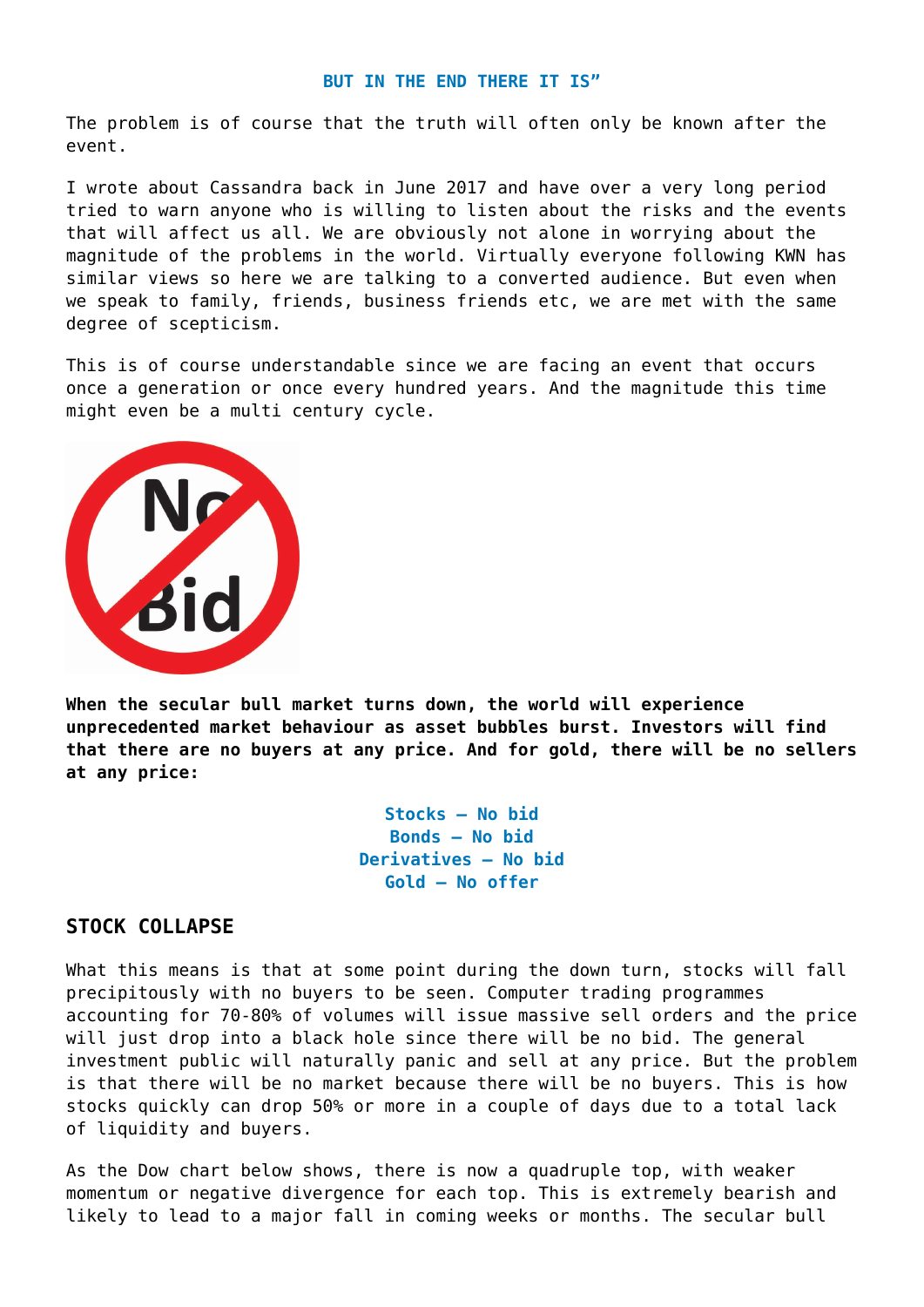market in stocks is now coming to an end, leading to the biggest secular bear market in history.



### **BOND IMPLOSION**

The Same will happen in the bond market. Investors will want to get out of government or corporate bonds which are unlikely to pay the interest and many will default. **With no buyers, the bond market will collapse and bond rates will go to infinity.** Rates above 50% might sound attractive but meaningless if neither interest nor capital will be paid. This will create total panic in credit markets as global debt of currently \$250 trillion implodes. In the meantime central banks around the world will print additional \$100s of trillion in a futile attempt to save the world.

#### **THE END OF THE DERIVATIVES MARKET**



But **it will be the \$1.5 quadrillion**

**derivatives market that will totally kill financial markets.** This is a totally false market that only works in bull markets when there is liquidity and counterparties pay up. In the coming implosion of asset values, there will be no liquidity and no buyers of worthless derivatives as counterparties default. In retrospect, this incredibly profitable activity for all the major investment banks will be judged as fraudulent with severe consequences for management and regulators as well as for the world.

Obviously, **central banks will panic, print unlimited amounts of money, lower rates to zero or negative, stop trading in markets for extended periods, and**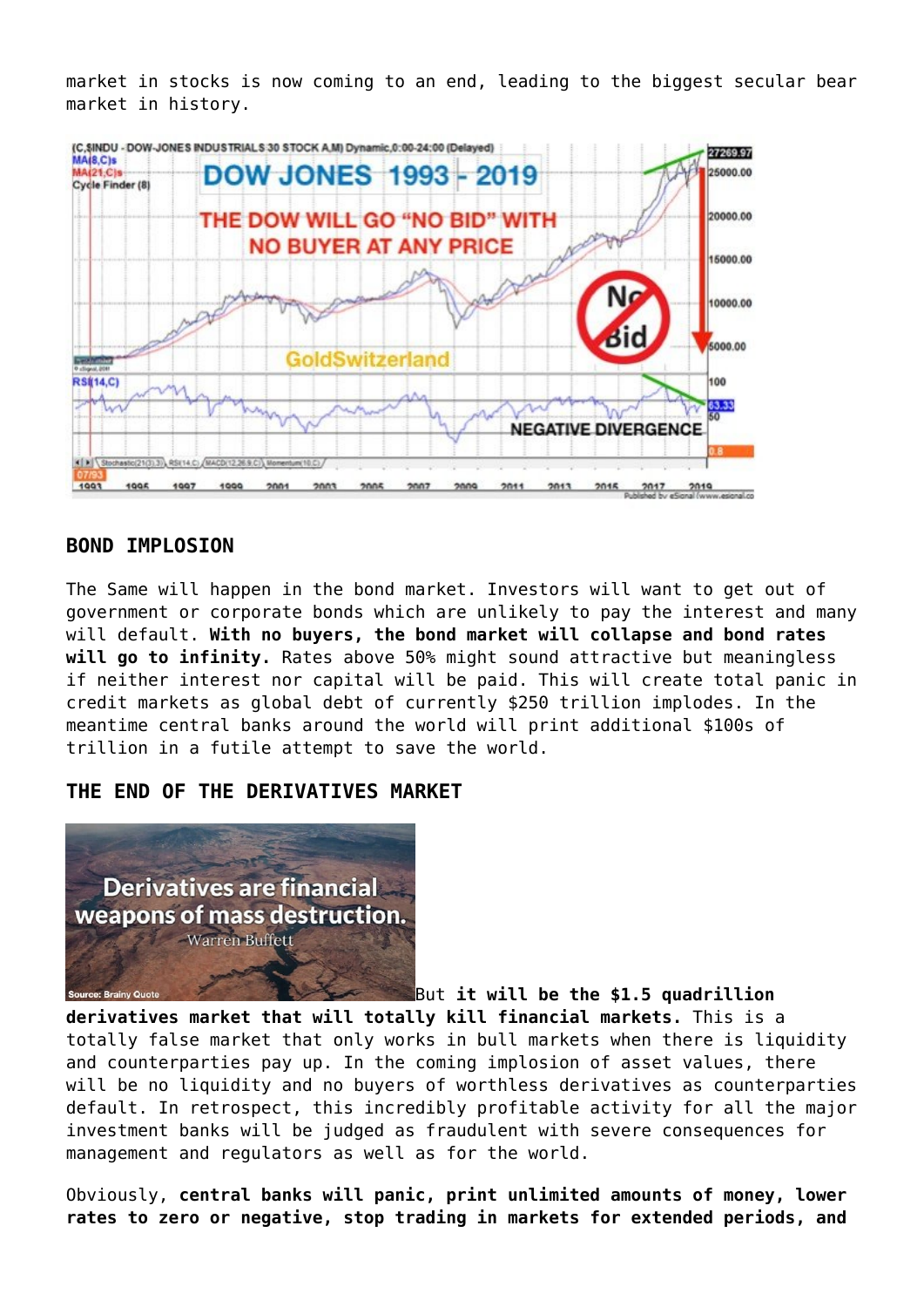**manipulate markets in every possible fashion. But they and their governments will fail since they are totally bankrupt, having issued unlimited amount of debt that they can never repay.**

#### **THERE WILL BE NO GOLD OR SILVER AVAILABLE AT ANY PRICE**

As panic in markets start and **investors quickly turn from the stock market euphoria of the past to total fear,** some investors will rush to buy wealth preservation assets. Some part of whatever liquidity they have left will go into precious metals, gold, silver and platinum. The only precious metal of size is gold and initially there will be gold available, albeit at much, much higher prices than today.

Initially there will be some willing sellers and gold will rise to multiples of the current price. But as the paper gold market collapses, there will be panic and at that point gold will go **"no offer".**



**No offer means that there is no gold offered at any price since there is no physical gold available** to be bought. Eventually, there will probably be a price where some sellers are prepared to part with a small part of their gold but that price is likely to be at such a high level that it will be difficult to fathom today. Due to high inflation or hyperinflation, no gold seller is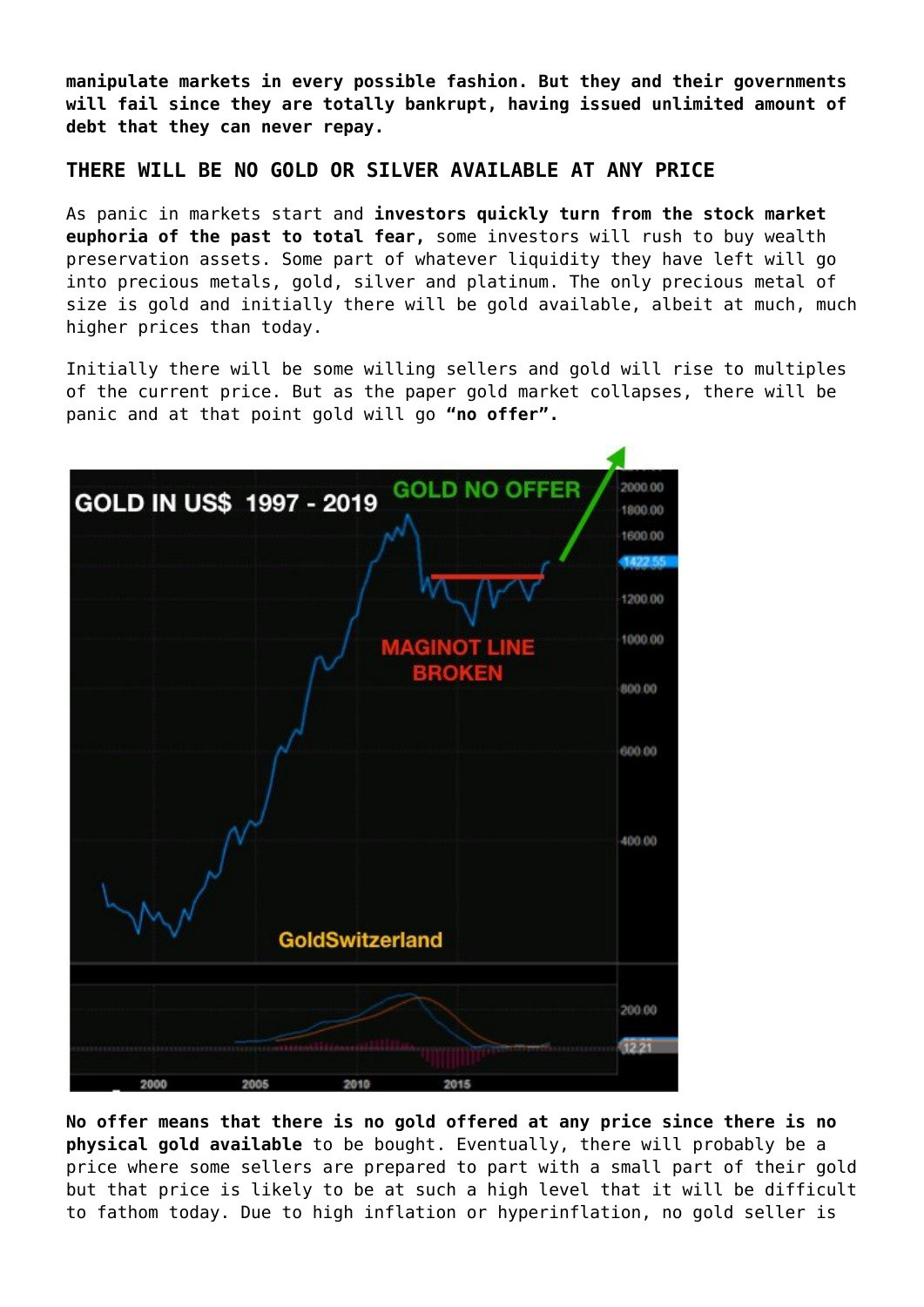likely to accept paper money as payment but instead other assets, whether it will be property or commercial assets such as businesses.

#### **GOLD CONFISCATION**

There are a number of people who believe that governments will confiscate gold or ban gold trading. This is clearly possible and one should avoid holding gold in certain countries like the US or even the EU. This means that it is not advisable to store gold in those regions and nor to deal through precious metal companies that are based in the EU or the US even if the vaults are in other countries.

Also, it is important to only deal with countries with a long tradition of democracy and rule of law. Many off-shore locations, whether the vault or the arranging company is based there, should be avoided. We had very recently a client who wanted to ship a small part of his gold holding from Switzerland to Panama where he lives. When the gold arrived there, the customs agent said there was a new rule and that our client had to pay a fee of \$30,000 on the total amount transferred of \$150,000. That was a penalty or duty of 20% of the value the gold. Whether this was a bribe or a proper duty was never made clear. Nevertheless, we managed to ship the gold back to Switzerland and avoid the fee.

**In my view, a country like Switzerland which has a long tradition in the gold industry and who refines 70% of all the gold bars in the world is very unlikely to ban or confiscate gold. Also, gold is 29% of Swiss exports which means that Switzerland is very unlikely to kill the goose that lays the golden egg.**

#### **PENSION FUNDS WILL BE MAJOR BUYERS OF GOLD**

Another argument I hear is that governments are not going to allow individuals to earn major profits as gold goes to multiples of the current price. But we must remember that in the next couple of years, institutions, pension funds and investment funds are going to buy all the gold they can get hold of, at whatever price, as an inflation hedge. Governments are very unlikely to confiscate gold assets of pensioners and other private investors.

There is a much easier way for penalising private investors who benefit from the coming increase in the gold price and that is of course taxation. The assets of the rich are likely to be heavily taxed in coming years and that is why tax planning is as important as investment planning.

If Cassandra is right and investment markets will implode in coming years, investors still have a very, very brief period to protect their wealth.

Global stocks are all in a position from which a major fall or crash can start at any time. Same with precious metals and precious metal stocks which are on the cusp of a massive bull market. It is likely that these major market moves will start in the early autumn of 2019, at the latest, and possibly earlier.